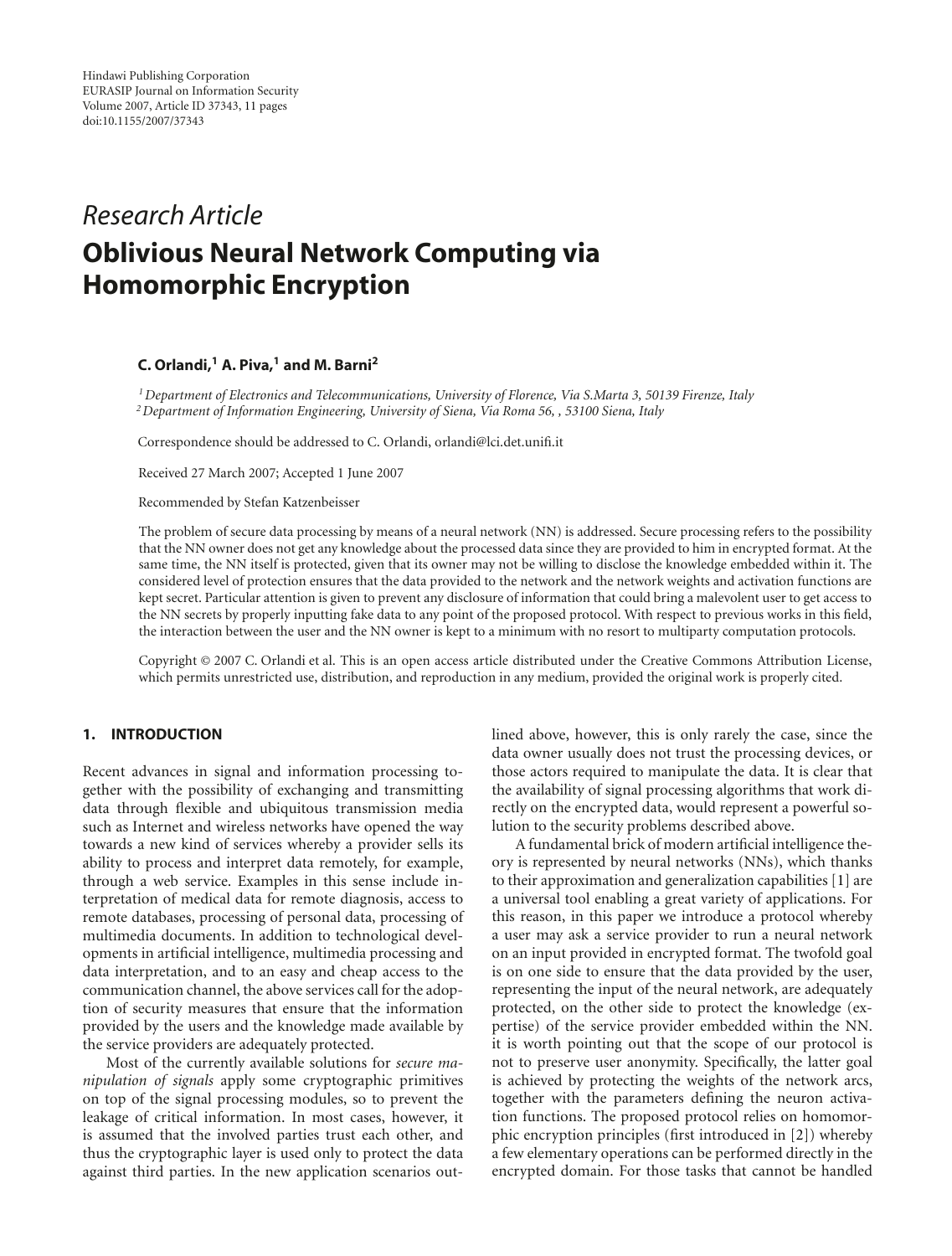by means of homomorphic encryption, a limited amount of interaction between the NN owner and the user is introduced; however, in contrast to previous works in the general area of privacy preserving data mining [\[3\]](#page-9-3), the interaction is kept to a minimum and no resort to sophisticated multiparty computation protocols [\[4](#page-9-4), [5\]](#page-9-5) is made. Great attention is paid to avoid any unnecessary disclosure of information, so that at the end of the protocol the user only knows the final NN output, whereas all internal computations are kept secret. In this way, the possibility for a malevolent user to provide a set of fake inputs properly selected to disclose the network secrets is prevented. A solution is also sketched that permits to obfuscate the network topology, however, a deeper investigation in this direction is left for future research.

The rest of this paper is organized as follows. In [Section 2,](#page-1-0) the prior art in the general field of privacy preserving and oblivious computing is reviewed, and the peculiarities of our novel protocol are discussed. In [Section 3](#page-2-0) the cryptographic primitives our scheme relies on are presented. The details of the protocol we propose for oblivious NN computing are described in [Section 4,](#page-4-0) where a single perceptron is studied, and in [Section 5,](#page-5-0) where the whole multilayer feedforward network is analyzed. [Section 6](#page-7-0) is devoted to the discussion raised by the necessity of approximating real numbers by integer values (given that the adopted cryptosystem works only with integer values while NN computations are usually carried out by considering real numbers). [Section 7](#page-9-6) is devoted to the experimental results obtained developing a distributed application that runs the protocol. Some concluding remarks are given in [Section 8.](#page-9-7)

# <span id="page-1-0"></span>**2. PRIOR ART**

In modern society great amount of data are collected and stored by different entities. Some of these entities may take an advantage cooperating with each other. For example, two medical institutions may want to perform a joint research on their data; another example is a patient that needs a diagnosis from a medical institute that has the knowledge needed to perform the diagnosis. Of course those entities want to get the maximum advantage from the cooperation, but they cannot (or do not want to) let the other party know the data they own. Usually they cannot disclose personal data due to privacy related law, and at the same time they like to keep their knowledge for business reasons.

A trivial solution to protect the data owned by the participants to the computation consists in resorting to a trusted third party (TTP) that actually carries out the computation on the inputs received by the two parties, and sends to them the corresponding output. A privacy preserving protocol allows to achieve the same goal without the participation of a TTP, in such a way that each player can only learn from the protocol execution the same information he/she could get by his/her own inputs and the output received by the TTP.

In 2000 two different papers proposed the notions of privacy preserving data mining, meaning the possibility to perform data analysis on a distributed database, under some privacy constraints. Lindell and Pinkas [\[6\]](#page-10-0) presented a way to securely and efficiently compute a decision tree using cryptographic protocols; at the same time, Agrawal and Srikant [\[7\]](#page-10-1) presented another solution to the same problem using data randomization, that is by adding noise to customer's data.

After the publication of these papers, the interest in privacy preserving cooperative computation has grown up. In particular several techniques from machine learning were converted to the multiparty scenario where several parties contribute to some kind of computation while preserving the security of the data provided by each of them. Solutions for the following algorithms were proposed: decision trees [\[6](#page-10-0)], neural networks [\[8](#page-10-2)], SVM [\[9](#page-10-3)], naive bayes classifiers [\[10](#page-10-4)], belief networks [\[11,](#page-10-5) [12\]](#page-10-6), clustering [\[13](#page-10-7)]. In all these works, we can identify two major scenarios: in the first one Alice and Bob share a dataset and want to extract knowledge from it without revealing their own data (privacy preserving data mining). In the other scenario, the one considered in this paper, Alice owns her private data *x*, while Bob owns an evaluation function *C* (in most cases *C* is a classifier); Alice would like to have her data processed by Bob, but she does not want that Bob learns either her input or the output of the computation. At the same time Bob does not want to reveal the exact form of *C*, representing his knowledge, since, for instance, he sells a classification service through the web (as in the remote medical diagnosis example). This second scenario is usually referred to as oblivious computing.

Cooperative privacy preserving computing is closely related to secure multiparty computation (SMC), that is a scenario where Alice owns *x*, Bob owns *y*, and they want to compute a public function  $f(\cdot)$  of their inputs without revealing them to each other. At the end of the protocol, Alice and Bob will learn nothing except  $f(x, y)$ . The roots of SMC lie in a work by Yao [\[14](#page-10-8)] proposing a solution to the millionaire problem, in which two millionaires want to find out which of them is richer without revealing the amount of their wealth. Later on Yao [\[15](#page-10-9)] presented a constant-round protocol for privately computing any probabilistic polynomialtime function. The main idea underling this protocol is to express the function *f* as a circuit of logical gates, and then perform a secure computation for each gate. It is clear that this general solution is unfeasible for situations where the parties own huge quantities of data or the functions to be evaluated are complex.

After these early papers extensively relying on SMC, more efficient primitives for privacy preserving computing were developed, based on homomorphic encryption schemes [\[16](#page-10-10)], which permit to carry out a limited set of elementary operations like additions or multiplications in the encrypted domain. In this way, a typical scheme for privacy preserving computing consists in a first phase where each party performs the part of the computation that he can do by himself (possibly by relying on a suitable homomorphic cryptosystem). Then the interactive part of the protocol starts, with protocol designers trying to perform as much as they can in an efficient way. At the end, the operations for which an efficient protocol is not known (like division, maximum finding,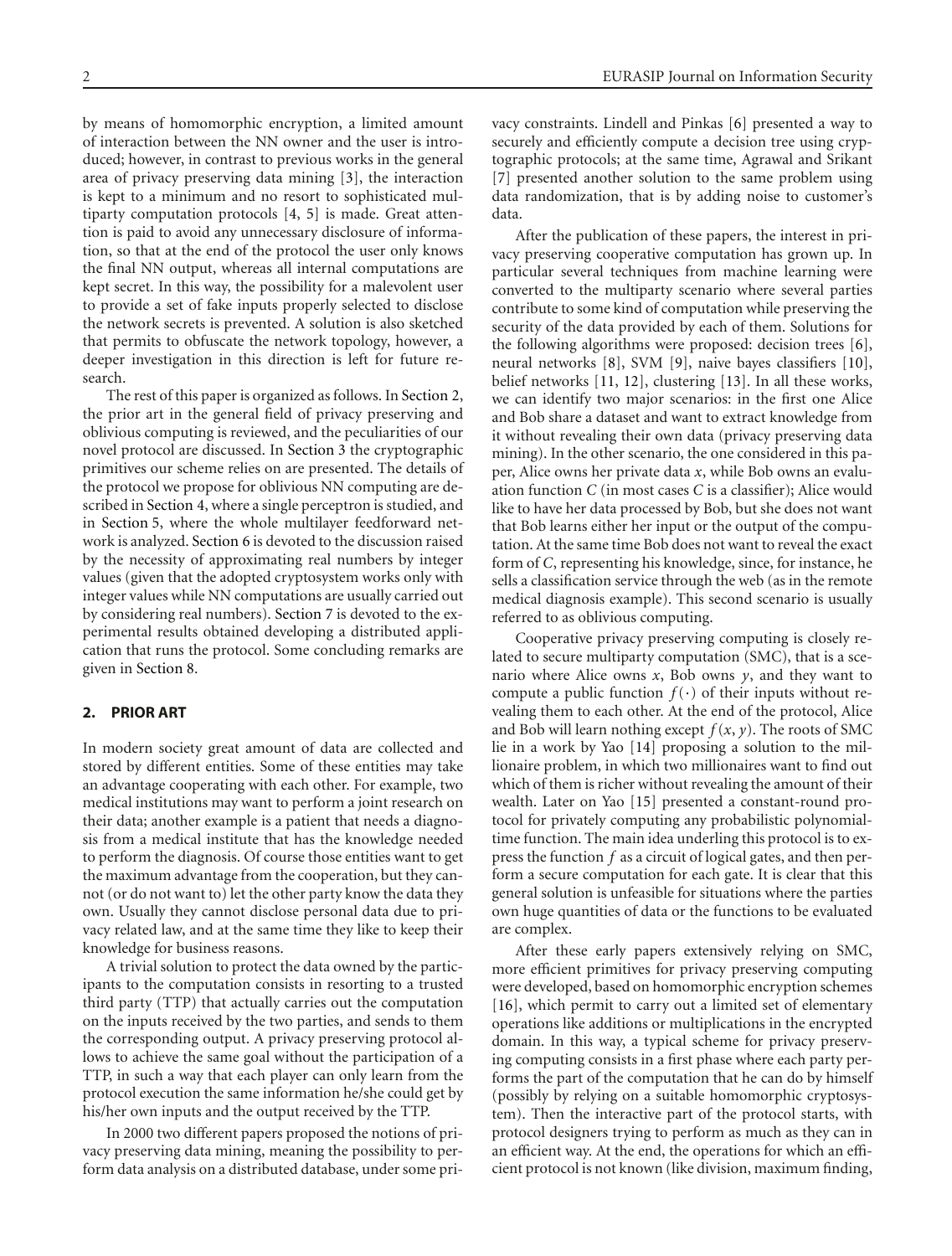etc.) are carried out by resorting to the general solution by Yao.

Previous works on privacy preserving NN computing are limited to the systems presented in [\[8,](#page-10-2) [17](#page-10-11)]. However, first study resort extensively to SMC for the computation of the nonlinear activation functions implemented in the neurons, and hence is rather cumbersome. On the other hand, the protocol proposed in [\[17](#page-10-11)] may leak some information at the intermediate states of the computation, in fact the output of all the intermediate neurons is made available to the data owner, hence making it rather easy for a malevolent user to disclose the NN weights by feeding each neuron with properly chosen inputs. This is not the case with our new protocol which conceals all the intermediate NN computations and does not resort to SMC for the evaluation of the activation functions. In a nutshell, the owner of the NN (say Bob) performs all the linear computations in the encrypted domain and delegates the user (say Alice) to compute the nonlinear functions (threshold, sigmoid, etc.). Before doing so, however, Bob obfuscates the input of the activation functions so that Alice does not learn anything about what she is computing.

When designing an SMC protocol it is necessary to take into account the possible behavior of the participants to the protocol. Cryptographic design usually considers two possible behaviors: a participant is defined *semihonest* or *passive* if he follows the protocol correctly, but tries to learn additional information by analyzing the messages exchanged during the protocol execution; he is defined *malicious* or *active*if he arbitrarily deviates from the protocol specifications. In this work, like most of the protocols mentioned above, the semi-honest model is adopted. Let us note, however, that a protocol secure for semi-honest users can always be transformed into a protocol secure against malicious participants by requiring each party to use zero-knowledge protocols to grant that they are correctly following the specifications of the scheme.

## <span id="page-2-0"></span>**3. CRYPTOGRAPHIC PRIMITIVES**

In this section the cryptographic primitives used to build the proposed protocol are described.

### *3.1. Homomorphic and probabilistic encryption*

To implement our protocol we need an efficient homomorphic and probabilistic, public key, encryption scheme.

Given a set of possible plain texts *M*, a set of cipher texts *C*, and a set of key pairs  $K = PK \times SK$  (public keys and secret keys), a public key encryption scheme is a couple of functions  $E_{\rm pk}$  :  $M \to C$ ,  $D_{\rm sk}$  :  $C \to M$  such that  $D_{\rm sk}(E_{\rm pk}(m)) = m$ (where  $m \in M$ ) and such that, given a cipher text  $c \in C$ , it is computationally unfeasible to determine *m* such that  $E_{\rm pk}(m) = c$ , without knowing the secret key sk.

To perform linear computation (i.e., scalar product), we need an encryption scheme that satisfies the additive homomorphic property according to which, given two plaintexts  $m_1$  and  $m_2$  and a constant value *a*, the following equalities are satisfied:

$$
D_{sk}(E_{pk}(m_1) \cdot E_{pk}(m_2)) = m_1 + m_2,
$$
  
\n
$$
D_{sk}(E_{pk}(m_1)^a) = am_1.
$$
 (1)

Another feature that we need is that the encryption scheme does not encrypt two equal plain texts into the same cipher text, since we have to encrypt a lot of 0s and 1s, given that the output of the thresholding and sigmoid activation functions is likely to be zero or one in most of the cases. For this purpose, we can define a scheme where the encryption function  $E_{\rm pk}$  is a function of both the secret message *x* and a random parameter *r* such that if  $r_1 \neq r_2$  we have  $E_{\rm pk}(x, r_1) \neq E_{\rm pk}(x, r_2)$  for every secret message *x*. Let  $c_1 = E_{\rm pk}(x, r_1)$  and  $c_2 = E_{\rm pk}(x, r_2)$ , for a correct behavior we also need that  $D_{sk}(c_1) = D_{sk}(c_2) = x$ , that is, the decryption phase does not depend on the random parameter *r*. We will refer to a scheme that satisfies the above property as a probabilistic scheme. This idea was first introduced in [\[18](#page-10-12)]. Luckily, homomorphic and probabilistic encryption schemes do exist. Specifically, in our implementation we adopted the homomorphic and probabilistic scheme presented by Paillier in  $[16]$ , and later modified by Damgård and Jurik in  $[19]$  $[19]$  $[19]$ .

#### *3.2. Paillier cryptosystem*

The cryptosystem described in [\[16](#page-10-10)], usually referred to as Paillier cryptosystem, is based on the problem to decide whether a number is an *n*th residue modulo *n*2. This problem is believed to be computationally hard in the cryptography community, and is related to the hardness to factorize *n*, if *n* is the product of two large primes.

Let us now explain what an *n*th residue is and how it can be used to encrypt data. The notation we use is the classic one, with  $n = pq$  indicating the product of two large primes, Z*<sup>n</sup>* the set of the integer numbers modulo *n*, and Z<sup>∗</sup> *<sup>n</sup>* the set of invertible elements modulo *n*, that is, all the integer numbers that are relatively prime with *n*. As usual, the cardinality of the latter set is indicated by  $|\mathbb{Z}_n^*|$  and it is equal to the Euler's totient function *φ*(*n*).

*Definition 1.*  $z \in Z_{n^2}^*$  is said to be a *n*th residue modulo  $n^2$  if there exists a number  $y \in Z_{n^2}^*$  such that  $z = y^n \mod n^2$ .

**Conjecture 1.** *The problem of deciding nth residuosity, that is, distinguishing nth residues from non nth residues is computationally hard.*

Paillier cryptosystem works on the following facts from number theory.

(1) The application

$$
\varepsilon_g: \mathbb{Z}_n \times \mathbb{Z}_n^* \longrightarrow \mathbb{Z}_{n^2}^*,
$$
  
\n $m, y \longrightarrow g^m y^n \mod n^2$  (2)

with  $g \in \mathbb{Z}_{n^2}^*$  an element with order multiple of *n* is a bijection.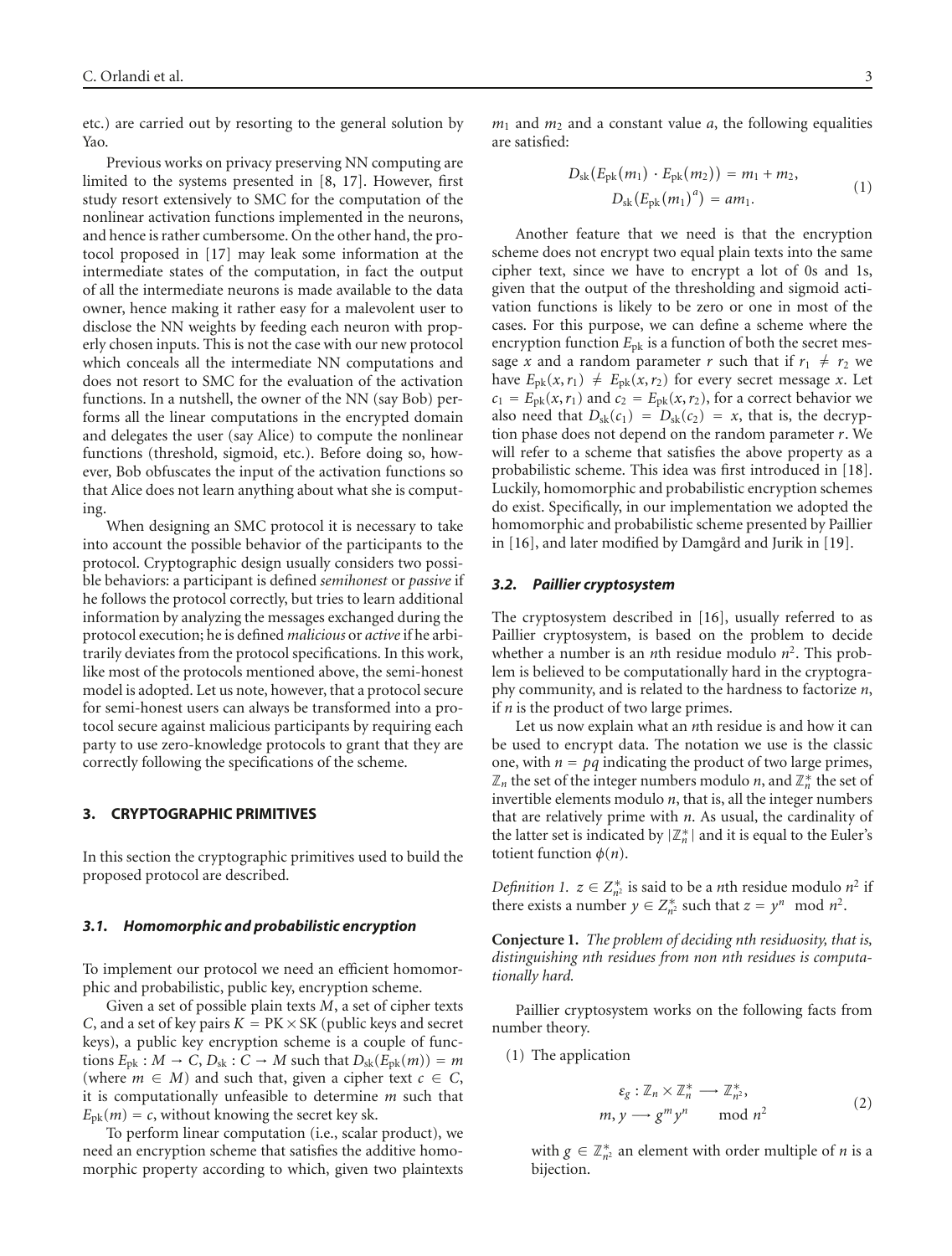(2) We define the class of  $c \in \mathbb{Z}_{n^2}^*$  as the unique  $m \in \mathbb{Z}_n$  for which  $y \in \mathbb{Z}_n^*$  exists such that  $c = g^m y^n \mod n^2$ .

This is the ciphering function, where  $(g, n)$  represents the public key, *m* the plaintext, and *c* the ciphertext. Note that *y* can be randomly selected to have different values of *c* that belong to the same class. This ensures the probabilistic nature of the Paillier cryptosystem.

Let us describe now the deciphering phase, that is, how we can decide the class of *c* from the knowledge of the factorization of *n*,

- (1) It is known that  $|\mathbb{Z}_n^*| = \phi(n) = (p-1)(q-1)$  and  $|\mathbb{Z}_{n^2}^*| = \phi(n^2) = n\phi(n).$ Define  $\lambda(n) = \text{lcm}(p-1, q-1)$  (least common multiple).
- (2) This leads to, for all  $x \in \mathbb{Z}_{n^2}^*$ ,

(i) 
$$
x^{\lambda(n)} = 1
$$
 mod *n*,  
\n(ii)  $x^{n\lambda(n)} = 1$  mod *n*<sup>2</sup>. (3)

- (3) From (ii)  $(x^{\lambda(n)})^n = 1 \mod n^2$ , so  $x^{\lambda(n)}$  is an *n*th root of unity, and from (i) we learn that we can write it as  $1+an$  for some  $a \in \mathbb{Z}_n$ . So  $g^{\lambda(n)}$  can be written as  $1+an$ mod *n*2.
- (4) Note that for every element of the form 1 + *an* it is true that  $(1 + an)^b \mod n^2 = (1 + abn) \mod n^2$ . So  $(g^{\lambda(n)})^m = (1 + amn).$
- (5) Consider  $c^{\lambda(n)} = g^{m\lambda(n)} y^{n\lambda(n)}$ : we have that  $g^{m\lambda(n)} = 1 +$ *amn* mod  $n^2$  from (4) and  $y^{n\lambda(n)} = 1$  mod  $n^2$  from (ii). We obtain that  $c^{\lambda(n)} = 1 + amn \mod n^2$ .
- (6) So we can compute  $c^{\lambda(n)} = 1 + amn \mod n^2$  and  $g^{\lambda(n)} = 1 + an \mod n^2$ .
- (7) With the function  $L(x) = (x 1)/n$ , by computing  $L(c^{\lambda} \mod n^2)$  and  $L(c^{\lambda} \mod n^2)$  we can simply recover *am*, *a*, and obtain  $am \cdot a^{-1} = m \mod n^2$ .

Note that this is only an effort to make Paillier cryptosystem understandable using simple facts. For a complete treatment we refer to the original paper [\[16](#page-10-10)] or to [\[20\]](#page-10-14).

At the end, the encryption and the decryption procedures are the following

# *Setup*

Select *p*, *q* big primes.  $\lambda = \text{lcm}(p - 1, q - 1)$  is the private key. Let  $n = pq$  and  $g$  in  $\mathbb{Z}_{n^2}^*$  an element of order  $\alpha n$  for some  $\alpha \neq 0$ .  $(n, g)$  is the public key.

## *Encryption*

Let  $m < n$  be the plaintext and  $r < n$  a random value. The encryption *c* of *m* is

$$
c = E_{\rm pk}(m) = g^m r^n \mod n^2.
$$
 (4)

#### *Decryption*

Let  $c < n^2$  be the ciphertext. The plaintext *m* hidden in *c* is

$$
m = D_{\rm sk}(c) = \frac{L(c^{\lambda} \mod n^2)}{L(g^{\lambda} \mod n^2)} \mod n, \tag{5}
$$

where  $L(x) = (x - 1)/n$ .

#### <span id="page-3-0"></span>*3.3. Generalized Paillier cryptosystem*

In [\[19\]](#page-10-13) the authors present a generalized and simplified version of the Paillier cryptosystem. This version is based on the complexity to decide the *n*th residuosity modulo  $n^{s+1}$ , and includes the original Paillier cryptosystem as a special case when  $s = 1$ .

The way it works is almost the same of the original version except for

- (i) The domain where one can pick up the plaintext is  $\mathbb{Z}_{n^s}$ and the ciphertexts are in  $\mathbb{Z}_{n^{s+1}}^*$ .
- (ii) *g* is always set to  $1 + n$  (that has order *n<sup>s</sup>*).
- (iii) The decryption phase is quite different.

The main advantage of this cryptosystem is that the only parameter to be fixed is *n*, while *s* can be adjusted according to the plaintext. In other words, unlike other cryptosystems, where one has to choose the plaintext *m* to be less than *n*, here one can choose an *m* of arbitrary size, and then adjust *s* to have  $n^s > m$  and the only requirement for *n* is that it must be unfeasible to find its factorization.

The tradeoff between security and arithmetic precision is a crucial issue in secure signal processing applications. As we will describe later a cryptosystem that offers the possibility to work with an arbitrary precision allows us to neglect that the cryptosystem works on integer modular numbers so from now on we will describe our protocol as we have a homomorphic cryptosystem that works on approximated real numbers with arbitrary precision. A detailed discussion of this claim is given in [Section 6.](#page-7-0)

#### *3.4. Private scalar product protocol*

A secure protocol for the scalar product allows Bob to compute an encrypted version of the scalar product  $\langle \cdot, \cdot \rangle$  between an encrypted vector given by Alice  $\mathbf{c} = E_{\rm pk}(\mathbf{x})$  and one vector **y** owned by Bob. The protocol guarantees that Bob gets nothing, while Alice gets an encrypted version of the scalar product that she can decrypt with her private key. At the end Bob learns nothing about Alice's input while Alice learns nothing except for the output of the computation. As described in [\[21](#page-10-15)], there are a lot of protocols proposed for this issue.

Here we use a protocol based on an additively homomorphic encryption scheme (see Algorithm 1).

After receiving *z*, Alice can decrypt this value with her private key to discover the output of the computation. By using the notation (input<sub>A</sub>; input<sub>B</sub>)  $\rightarrow$  (output<sub>A</sub>; output<sub>B</sub>), the above protocol can be written as  $(c = E_{pk}(x); y) \rightarrow (z =$  $E_{\rm pk}(\langle \mathbf{x}, \mathbf{y} \rangle)$ ;  $\varnothing$ ) where  $\varnothing$  denotes that Bob gets no output.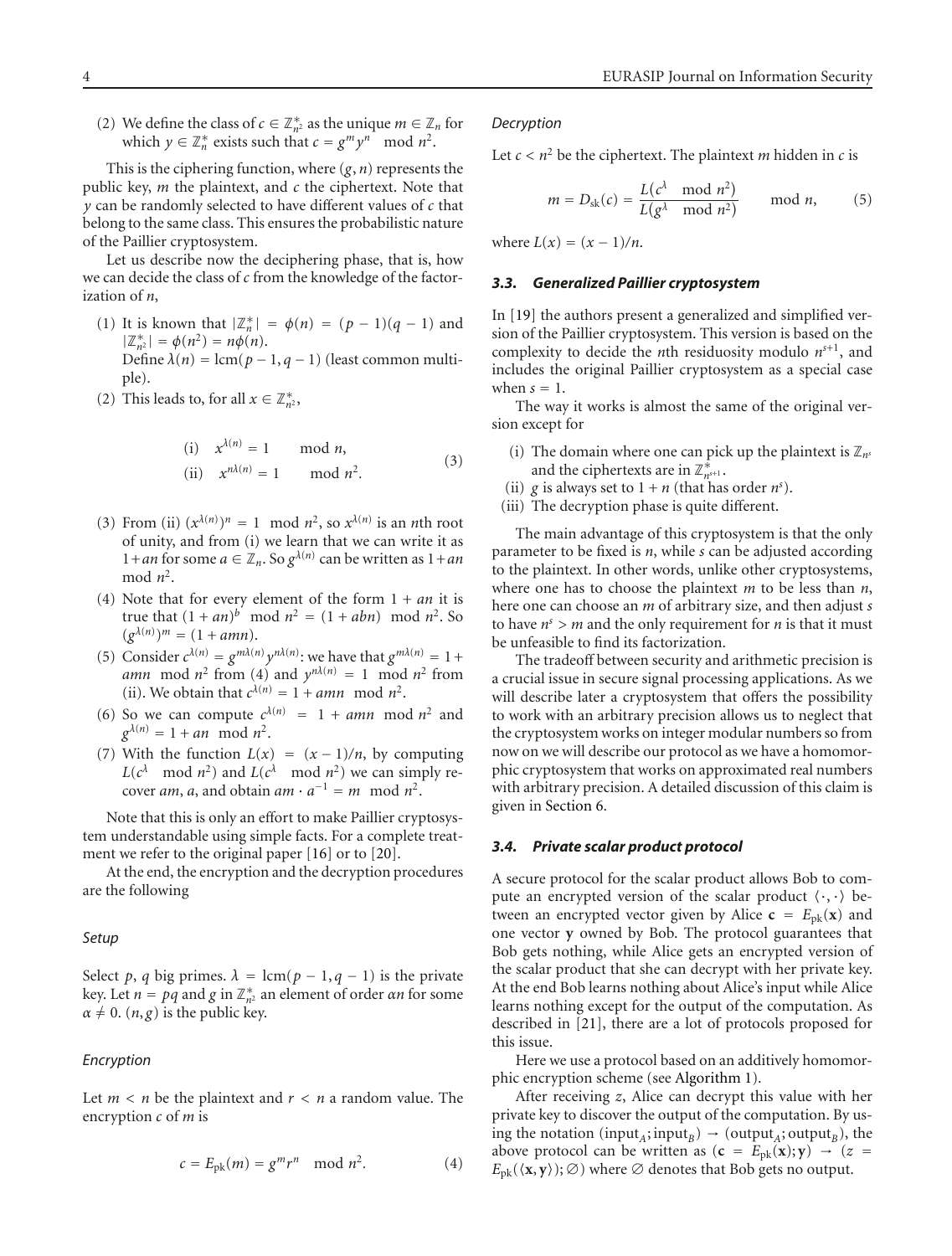**Input:**  $(c = E_{pk}(x); y)$ **Output:**  $(z = E_{\rm pk}(\langle x, y \rangle); \emptyset)$  $PSPP(c; y)$ (1) Bob computes  $w = \prod_{i=1}^{N} c_i^{y_i}$ (2) Bob sends *z* to Alice

| ALGORITHM 1 |
|-------------|
|-------------|

It is worth observing that though the above protocol is a secure one in a cryptographic sense, some knowledge about Bob's secrets is implicitly leaked through the output of the protocol itself. If, for instance, Alice can interact *N* times with Bob (where  $N = |\mathbf{x}| = |\mathbf{w}|$  is the size of the input vectors), she can completely find out Bob's vector, by simply setting the input of the *i*th iteration as the vector with all 0s and a 1 in the *i*th position, for  $i = 1, \ldots, N$ . This observation does not contrast with the cryptographic notion of secure multiparty computation, since a protocol is defined secure if what the parties learn during the protocol is only what they learn from the output of the computation. However, if we use the scalar product protocol described above to build more sophisticated protocols, we must be aware of this leakage of information. In the following we will refer to this way of disclosing secret information as a *sensitivity attack* after the name of a similar kind of attack usually encountered in watermarking applications [\[22](#page-10-16), [23\]](#page-10-17). Note that the problems stemming from sensitivity attacks are often neglected in the privacy preserving computing literature.

#### *3.5. Malleability*

The homomorphic property that allows us to produce meaningful transformation on the plaintext modifying the ciphertext also allows an attacker to exploit it for a malicious purpose.

In our application one can imagine a competitor of Bob that wants to discredit Bob's ability to process data, and thus adds random noise to all data exchanged between Alice and Bob, making the output of the computation meaningless. Alice and Bob have no way to discover that such an attack was done, because if the attacker knows the public key of Alice, he can transform the ciphertext in the same way that Bob can, so Alice cannot distinguish between honest homomorphic computation made by Bob and malicious manipulation of the ciphertext performed by the attacker. This is a well known drawback of every protocol that uses homomorphic encryption to realize secure computation. Such a kind of attacks is called a malleability attack [\[24\]](#page-10-18). To prevent attackers from maliciously manipulating the content of the messages exchanged between Alice and Bob, the protocol, such as any other protocol based on homomorphic encryption, should be run on a secure channel.

# <span id="page-4-0"></span>**4. PERCEPTRON**

We are now ready to describe how to use the Paillier cryptosystem and the private scalar product protocol to build a



<span id="page-4-1"></span>FIGURE 1: A perceptron is a binary classifier that performs a weighted sum of the inputs  $x_1, \ldots, x_m$  by means of the weights  $w_1, \ldots, w_m$  followed by an activation function usually implemented by a threshold operation.

protocol for oblivious neural network computation. We start by describing the instance of a single neuron, in order to clarify how the weighted sum followed by the activation function shaping the neuron can be securely computed.

A single neuron in a NN is usually referred to as perceptron. A perceptron (see [Figure 1\)](#page-4-1) is a binary classifier that performs a weighted sum of the input  $x_1, \ldots, x_m$  by means of the weights  $w_1, \ldots, w_m$  followed by an activation function (usually a threshold operation). So if  $y = \sum_{i=1}^{m} x_i w_i$ , the output of the perceptron will be

$$
\tau(y,\delta) = \begin{cases} 1 & \text{if } y \ge \delta, \\ 0 & \text{if } y < \delta. \end{cases}
$$
 (6)

We also address the case where the activation function is a sigmoid function, in this case the output of the perceptron is

$$
\sigma(y,\alpha) = \frac{1}{1 + e^{-\alpha y}}.\tag{7}
$$

This function is widely used in feedforward multilayer NNs because of the following relation:

$$
\frac{d\sigma(x,\alpha)}{dx} = \alpha\sigma(x,\alpha)(1-\sigma(x,\alpha))\tag{8}
$$

that is easily computable and simplifies the backpropagation training algorithm execution [\[25](#page-10-19)].

In the proposed scenario the data are distributed as follows: Alice owns her private input **x**, Bob owns the weights **w**, and at the end only Alice obtains the output. Alice will provide her vector in encrypted format ( $\mathbf{c} = E_{\text{pk}}(\mathbf{x})$ ) and will receive the output in an encrypted form. We already showed how to compute an encrypted version of *y*, the scalar product between **x** and **w**. Let us describe now how this computation can be linked to the activation function in order to obtain a secure protocol  $(c; w, \delta) \rightarrow (E_{pk}(\tau(\langle x, w \rangle, \delta)); \emptyset)$ in the case of a threshold activation function, or  $(\mathbf{x}; \mathbf{w}, \alpha) \rightarrow$  $(E_{\rm pk}(\sigma(\langle \mathbf{x}, \mathbf{w} \rangle, \alpha))$ ;  $\varnothing$ ) in the case of the sigmoid activation function. In order to avoid any leakage of information, an obfuscation step is introduced to cover the scalar product and the parameters of the activation function.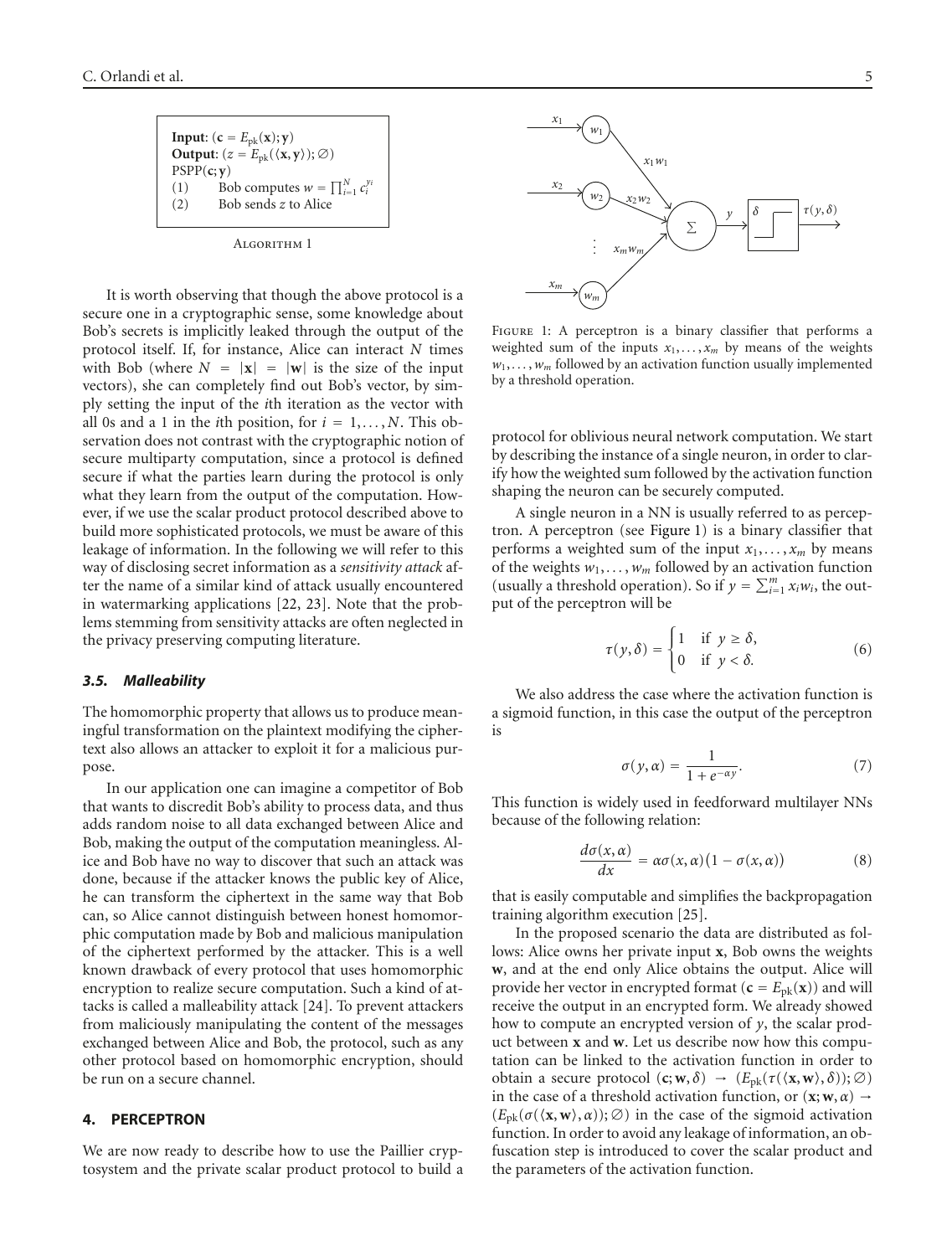**Input**: (**c**;**w**, *δ*) **Output:**  $(E_{pk}(\tau(\langle x, y \rangle, \delta)); \emptyset)$ PerceptronThreshold(**c**;**w**, *δ*) (1) Bob computes  $y = \prod_{i=1}^{N} c_i^{w_i}$ (2) Bob computes  $\gamma = (\gamma \cdot E_{\rm pk}(-\delta))^a$  with random *a* and  $a > 0$ (3) Bob sends *γ* to Alice (4) Alice's output is 1 if  $D_{sk}(\gamma) \ge 0$ ; else it is 0



# *4.1. Secure threshold evaluation*

What we want here is that Alice discovers the output of the comparison without knowing the terms that are compared. Moreover, Bob cannot perform such a kind of computation by himself, as thresholding is a highly non-linear function, thus homomorphic encryption cannot help here. The solution we propose is to obfuscate the terms of the comparison and give them to Alice in such a way that Alice can compute the correct output without knowing the real values of the input. To be specific, let us note that *τ*(*y*, *δ*) = *τ*(*f* (*y*−*δ*), 0) for every function such that  $sign(f(x)) = sign(x)$ . So Bob needs only to find a randomly chosen function that he can compute in the encrypted domain, that transforms  $y - \delta$  into a value indistinguishable from purely random values and keeps the sign unaltered. In our protocol, the adopted function is  $f(x) = ax$  with  $a > 0$ . Due to the homomorphic property of the cryptosystem, Bob can efficiently compute

$$
E_{\rm pk}(\langle \mathbf{x}, \mathbf{w} \rangle - \delta)^a \sim E_{\rm pk}(a(\langle \mathbf{x}, \mathbf{w} \rangle - \delta)), \tag{9}
$$

where <sup>∼</sup> means that they contain the same plaintext. Next, Bob sends this encrypted value to Alice that can decrypt the message and check if  $a(\langle \mathbf{x}, \mathbf{w} \rangle - \delta) > 0$ . Obviously, this gives no information to Alice on the true values of  $\langle$ **x**, **w** $\rangle$  and *δ*. In summary, the protocol for the secure evaluation of the perceptron is shown in Algorithm 2.

#### *4.2. Secure sigmoid evaluation*

The main idea underlying the secure evaluation of the sigmoid function is similar to that used for thresholding. Even in this case we note that  $\sigma(y, \alpha)$  depends only on the product of the two inputs, say if  $y\alpha = y'\alpha'$ , then  $\sigma(y, \alpha) = \sigma(y', \alpha')$ . So what Bob can do to prevent Alice to discover the output of scalar product and the parameter of the sigmoid *α* is to give Alice the product of those values, that Bob can compute in the encrypted domain and that contains the same information of the output of the sigmoid function. In fact, as the sigmoid function could be easily inverted, the amount of information provided by *σ*(*y*, *α*) is the same of *αy*. The solution we propose, then, is the following: by exploiting again the homomorphic property of the cryptosystem Bob computes  $E_{\rm pk}(y)$ <sup> $\alpha$ </sup> ~  $E_{\rm pk}(\alpha y)$ . Alice can decrypt the received value and compute the output of the sigmoid function. The protocol for the sigmoid-shaped perceptron is shown in Algorithm 3.





#### *4.3. Security against sensitivity attacks*

Before passing to the description of the protocol for the computation of a whole NN, it is instructive to discuss the sensitivity attack at the perceptron level. Let us consider first the case of a threshold activation function: in this case the perceptron is nothing but a classifier whose decision regions are separated by a hyperplane with coefficients given by the vector **w**. Even if Alice does not have access to the intermediate value  $\langle x, w \rangle$ , she can still infer some useful information about **w** by proceeding as follows. She feeds the perceptron with a set of random sequences until she finds two sequences lying in different decision regions, that is, for one sequence the output of the perceptron is one, while for the other is zero. Then Alice applies a bisection algorithm to obtain a vector that lies on the border of the decision regions. By iterating the above procedure, Alice can easily find *m* points belonging to the hyperplane separating the two decision regions of the perceptron, hence she can infer the values of the *m* unknowns contained in **w**. In the case of a sigmoid activation function, the situation is even worse, since Alice only needs to observe *m* + 1 values of the product *αy* to determine the  $m + 1$  unknowns  $(w_1, w_2 \cdots w_m; \alpha)$ .

Note that it is impossible to prevent the sensitivity attacks described above by working at the perceptron level, since at the end of the protocol the output of the perceptron is the minimum amount of disclosed information. As it will be outlined in the next section, this is not the case when we are interested in using the perceptron as an intermediate step of a larger neural network.

# <span id="page-5-0"></span>**5. MULTILAYER FEEDFORWARD NETWORK**

A multilayer feedforward network is composed by *n* layers, each having  $m_i$  neurons  $(i = 1 \cdots n)$ . The network is then composed by  $N = \sum_{i=1}^{n} m_i$  neurons. Every neuron is identified by two indexes, the superscript refers to the layer the neuron belongs to, the subscript refers to its position in the layer (e.g.,  $w_3^2$  indicates the weights vector for the third neuron in the second layer, while its components will be referred to as  $w_{3,j}^2$ ). An example of such a network is given in [Figure 2.](#page-6-0) The input of each neuron in the *i*th layer is the weighted sum of the outputs of the neurons of the (*i* − 1)th layer. The input of the first layer of the NN is Alice's vector, while the output of the last layer is the desired output of the computation. Each neuron that is not an output neuron is called *hidden neuron*.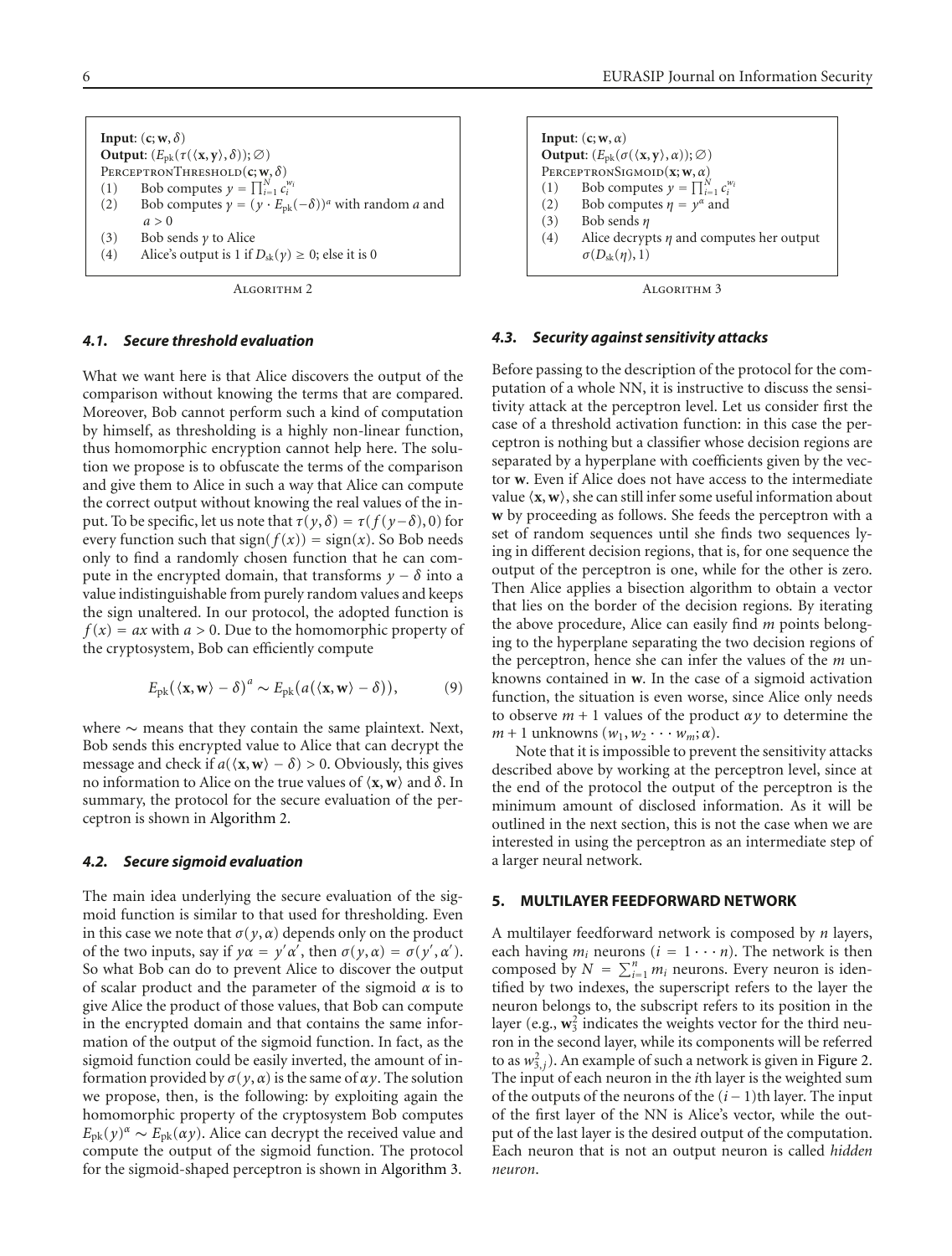

<span id="page-6-0"></span>FIGURE 2: This network has  $n = 3$  layers. The network has three inputs, and all layers are composed of two neurons  $(m_1 = m_2 =$  $m_3$  = 2). The network is so composed of six neurons ( $N = 6$ ). Let us note that the input neurons are not counted as they do not perform computation. For the sake of simplicity, the weights vector of every neuron is represented into the neuron, and not on the edge.

In addition to protecting the weights of the NN, as described in the previous section, the protocol is designed to protect also the output of each of those neurons. In fact the simple composition of *N* privacy preserving perceptrons would disclose some side information (the output of the hidden neurons nodes) that could be used by Alice to run a sensitivity attack at each NN node.

The solution adopted to solve this problem is that Bob does not delegate Alice to compute the real output of the hidden perceptrons, but an apparently random output, so that, as it will be clarified later, the input of each neuron of the *i*th layer will not be directly the weighted sum of the outputs of the neurons of the (*i* − 1)th layer, but an obfuscation of them. To be specific, let us focus on the threshold activation function, in this case every neuron will output a 0 or a 1. The threshold function is antisymmetric with respect to (0, 1*/*2) as shown in [Figure 3.](#page-6-1) That is, we have that  $y \ge \delta \Rightarrow -y \le -\delta$ or equivalently:

$$
\tau(-y, -\delta) = 1 - \tau(y, \delta). \tag{10}
$$

Then, if Bob changes the sign of the inputs of the threshold with 0.5 probability, he changes the output of the computation with the same probability, and Alice computes an apparently random output according to her view. Then she encrypts this value, sends it to Bob that can flip it again in the encrypted domain, so that the input to the next layer will be correct.

Also the sigmoid is antisymmetric with respect to (0, 1/2), since we have that  $1/(1 + e^{-\alpha y}) = 1 - 1/(1 + e^{\alpha y})$ or equivalently:

$$
\sigma(-y,\alpha) = 1 - \sigma(y,\alpha), \qquad (11)
$$

then if Bob flips the product inputs with 0.5 probability, the sign of the value that Bob sends to Alice will be again apparently random. Alice will still be able to use this value to compute the output of the activation function that will appear random to her. However, Bob can retrieve the correct output, since he knows whether he changed the sign of the



<span id="page-6-1"></span>Figure 3: Both threshold and sigmoid functions are antisymmetric with respect to  $(0, 1/2)$  as shown, that is,  $\tau(-y, -\delta) = 1 - \tau(y, \delta)$ and  $\sigma(-y, \alpha) = 1 - \sigma(y, \alpha)$ .

inputs of the activation function or not. Note that Bob can flip the sign of one or both the inputs of  $\tau$  or  $\sigma$  in the encrypted domain, and he can also retrieve the real output by still working in the encrypted domain since he can do this by means of a simple linear operation (multiplication by 1 or −1 and subtractions).

# *5.1. Multilayer network with threshold*

We are now ready to describe the final protocol for a multilayer feedforward neural network whose neurons use the threshold as activation function. The privacy preserving perceptron protocol presented before is extended adding an input for Bob using the following notation: given  $\xi \in \{+, -\}$ , we define

PERCEPTRONTHRESHOLD  $(c; w, \delta, \xi) \rightarrow (E_{pk}(\tau(\xi \langle x, w),$ *ξδ*)); ∅).

The Alice's encrypted input vector will be the input for the first layer, that is  $c^1 = c$ . With this new definition, we obtain the protocol shown in Algorithm 4.

To understand the security of the protocol, let us note that if Bob flips the sign of the input in the threshold with probability 1*/*2, Alice does not learn anything from the computation of the threshold function hence achieving perfect security according to Shannon's definition. In fact, it is like performing a one time pad on the neuron output bit. This is not true in the case of the sigmoid, for which an additional step must be added.

#### *5.2. Multilayer network with sigmoid*

Even in this case, we need to extend the perceptron protocol presented before by adding an input to allow Bob to flip the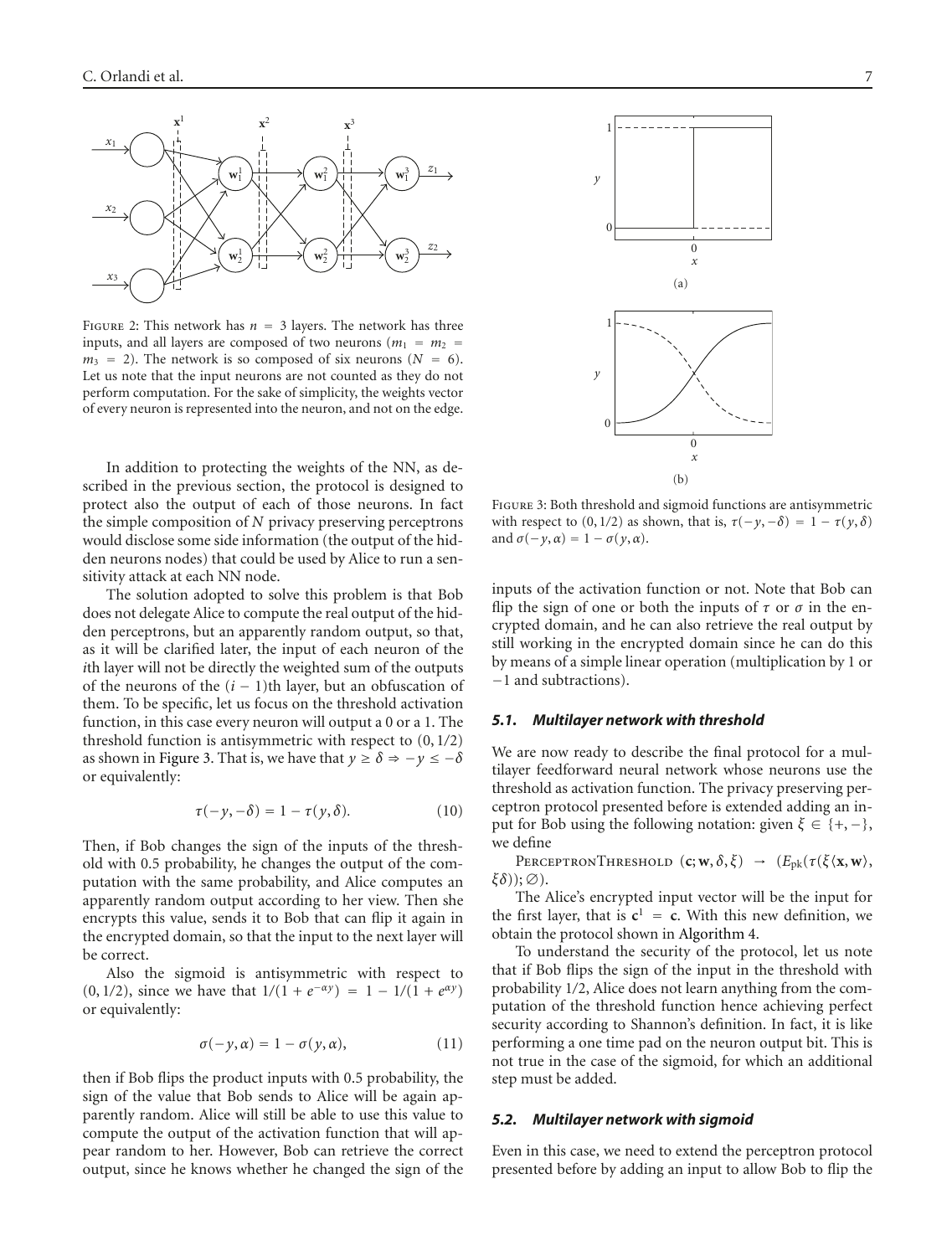**Input:**  $(c; w<sup>i</sup><sub>j</sub>, \delta<sup>i</sup><sub>j</sub>)$  with  $i = 1 \cdots n, j = 1 \cdots m$ <sub>*i*</sub> **Output:**  $(E_{\text{pk}}(\mathbf{z}); \emptyset)$  where **z** is the output of the last layer of the network  $PPNNTHRESHOLD(c; w<sup>i</sup><sub>j</sub>, \delta<sup>i</sup><sub>j</sub>)$ (1)  $c^1 = c$ <br>(2) for  $i =$ (2) **for**  $i = 1$  **to**  $n - 1$ <br>(3) **for**  $i = 1$  **to**  $n$ (3) **for**  $j = 1$  **to**  $m_i$ <br>(4) **h** Bob picks  $\xi$ (4) Bob picks  $\xi \in \{+, -\}$  at random<br>(5)  $(E_{nk}(\tau(\xi\langle \mathbf{x}^i, \mathbf{w}^i_i), \xi \delta^i_i)); \emptyset) = \text{PEF}$ (5)  $(E_{pk}(\tau(\xi\langle\mathbf{x}^i,\mathbf{w}^i_j),\xi\delta^i_j)); \emptyset) = \text{PerceptronNThreshold}(\mathbf{c}^i;\mathbf{w}^i_j,\delta^i_j,\xi)$ (6) Alice decrypts the encrypted output and computes the new input **x***<sup>i</sup>*+1, sending back to Bob  $c_j^{i+1} = E_{\rm pk}(x_j^{i+1})$ (7) **if**  $\xi = \frac{a - b}{c}$ (8) Bob sets  $c_j^{i+1} = E_{pk}(1) \cdot (c_j^{i+1})^{-1}$ (9) // last layer does not obfuscate the output (10) **for**  $j = 1$  **to**  $m_n$ <br>(11)  $(z_i; \emptyset) = P_E$ (11)  $(z_j; \emptyset) = \text{PerceptronNThreshold}(\mathbf{x}^n; \mathbf{w}_j^n, \delta_j^n, +)$ 



sigmoid input:

PERCEPTRONSIGMOID  $(c; w, \alpha, \xi) \rightarrow (E_{pk}(\sigma(\xi \langle x, w),$  $\alpha$ ));  $\varnothing$ ).

At this point we must consider that, while the threshold function gives only one bit of information, and the flipping operation carried out by Bob completely obfuscates Alice's view, the case of the sigmoid is quite different: if Bob flips the inputs with probability 0.5, Alice will not learn if the input of the sigmoid was originally positive or negative, but she will learn the product  $\pm \alpha y$ . This was not a problem for the perceptron case, as knowing *z* or this product is the same (due to the invertibility of sigmoid function). For the multilayer case, instead, it gives to Alice more information than what she needs, and this surplus of information could be used to perform a sensitivity attack.

Our idea to cope with this attack at the node level is to randomly scramble the order of the neurons in the layer for every execution of the protocol except for the last one. If the layer *i* has  $m_i$  neurons we can scramble them in  $m_i$ ! different ways. We will call  $\pi_{r_i}$  the random permutation used for the layer *i*, depending on some random seed *ri* (where  $i = 1, \ldots, n-1$  so that the protocol will have a further input **r**. Evidently, the presence of the scrambling operator prevents Alice from performing a successful sensitivity attack. In summary, the protocol for the evaluation of a multilayer network with sigmoid activation function, using the same notation of the threshold case, is shown in Algorithm 5.

# *5.3. Sensitivity attack*

Before concluding this section, let us go back to the sensitivity attack. Given that the intermediate values of the computation are not revealed, a sensitivity attack is possible only at the whole network level. In other words, Alice could consider the NN as a parametric function with the parameters corresponding to the NN weights, and apply a sensitivity attack to it. Very often, however, a multilayer feedforward NN implements a complicated, hard-to-invert function, so that discovering all the parameters of the network by considering it as a black box requires a very large number of interactions. To avoid this kind of attack, then, we can simply assume that Bob limits the number of queries that Alice can ask, or require that Alice pays an amount of money for each query.

#### *5.4. Protecting the network topology*

As a last requirement Bob may desire that Alice does not learn anything about the NN topology. Though strictly speaking this is a very ambitious goal, Bob may distort Alice's perception of the NN by randomly adding some fake neurons to the hidden layers of the network, as shown in [Figure 4.](#page-8-0) As the weights are kept secret, Bob should randomly set the inbound weight of each neuron. At the same time Bob has to reset the outbound weights, so that the fake neurons will not change the final result of the computation. The algorithms that we obtain by considering this last modification are equal to those described so far, the only difference being in the topology of Bob's NN. Note that for networks with sigmoid activation functions, adding fake neurons will also increase the number of random permutations that can be applied to avoid sensitivity attacks.

# <span id="page-7-0"></span>**6. HANDLING NONINTEGER VALUES**

At the end of [Section 3.3](#page-3-0) we made the assumption that the Paillier encryption scheme, noticeably the Damgård-Jurik extension, works properly on noninteger values and satisfies the additive homomorphic properties on such kind of data to simplify the analysis reported in the subsequent sections. Indeed, rigorously speaking, this is not true. We now analyze more formally every step of the proposed protocols showing how the assumption we made in [Section 3.3](#page-3-0) is a reasonable one.

To start with, let us remember that the Damgård-Jurik cryptosystem allows to work on integers in the range  $\{0, \ldots, n^s - 1\}$ . First of all we map, in a classic way, the positive numbers in  $\{0, \ldots, (n^s - 1)/2\}$ , and the negative ones in {(*n<sup>s</sup>* <sup>−</sup> 1)*/*2+1, *...* , *n<sup>s</sup>* <sup>−</sup>1}, with <sup>−</sup>1 <sup>=</sup> *n<sup>s</sup>* −1. Then, given a real value  $x \in \mathbb{R}$ , we can quantize it with a quantization factor  $Q$ ,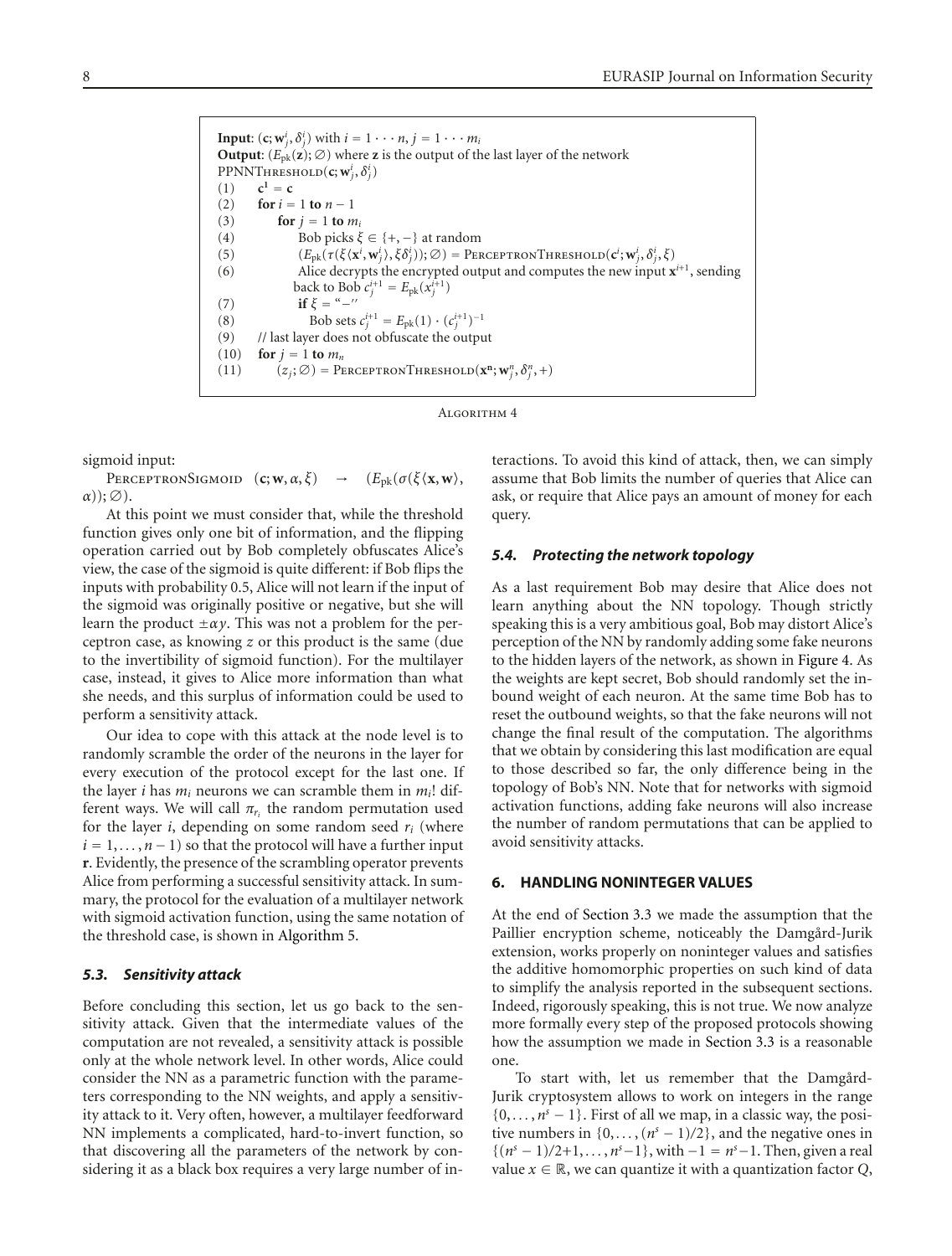**Input:** (**c**;  $w_j^i$ ,  $\alpha_j^i$ , **r**) with  $i = 1 \cdots n$ ,  $j = 1 \cdots m$ **Output:**  $(E_{\text{pk}}(\mathbf{z}); \emptyset)$  where **z** is the output of the last layer of the network PPNNSIGMOID( $\mathbf{c}; \mathbf{w}_j^i, \alpha_j^i, \mathbf{r}$ ) (1) **for**  $i = 1$  **to**  $n - 1$ <br>(2) Bob permutes (2) Bob permutes neurons position in layer *i* using random permutation  $\pi_{r_i}$ <br>(3) // now the network is scrambled, and the protocol follows as before // now the network is scrambled, and the protocol follows as before (4)  $x^1 = x$ <br>(5) for  $i =$ (5) **for**  $i = 1$  **to**  $n - 1$ <br>(6) **for**  $j = 1$  **to**  $m$ (6) **for**  $j = 1$  **to**  $m_i$ <br>(7) **h** Bob picks  $\xi$ (7) Bob picks  $\xi \in \{+, -\}$  at random<br>
(8)  $(E_{\text{pk}}(\sigma(\xi\langle \mathbf{x}^i, \mathbf{w}_i^i), \alpha_i^i)); \emptyset) = \text{PER}$ (8)  $(E_{pk}(\sigma(\xi \langle \mathbf{x}^i, \mathbf{w}^i_j), \alpha^i_j)); \emptyset) = \text{PerceptronS} \text{Gamma}(\mathbf{c}^i; \mathbf{w}^i_j, \alpha^i_j, \xi)$ (9) Alice decrypts the encrypted output and computes the new input **x***<sup>i</sup>*+1, sending back to Bob  $c_j^{i+1} = E_{\text{pk}}(x_j^{i+1})$ (10) **if**  $\xi =$  "−" (11) Bob sets  $c_j^{i+1} = E_{pk}(1) \cdot (c_j^{i+1})^{-1}$ (12) // last layer does not obfuscate the output (13) **for**  $j = 1$  **to**  $m_n$ <br>(14)  $(z_i; \emptyset) = P_E$ (14)  $(z_j; \emptyset) = \text{PerceprronSigmoid}(\mathbf{c}^n; \mathbf{w}_j^n, \alpha_j^n, +)$ 





<span id="page-8-0"></span>FIGURE 4: To obfuscate the number and position of the hidden neurons Bob randomly adds fake neurons to the NN. Fake neurons do not affect the output of the computation as their outbound weights are set to 0. Inbound weights are dotted as they are meaningless.

and approximate it as  $\bar{x} = \lfloor x/Q \rfloor \approx x/Q$  for a sufficiently thin quantization factor. Clearly the first homomorphic property still stands, that is,

$$
D_{\rm sk}(E_{\rm pk}(\overline{x}_1) \cdot E_{\rm pk}(\overline{x}_2)) = \overline{x}_1 + \overline{x}_2 \simeq \frac{x_1 + x_2}{Q}.
$$
 (12)

This allows Bob to perform an arbitrarily number of sums among cipher texts. Also the second property holds, but with a drawback. In fact:

$$
D_{\rm sk}(E_{\rm pk}(\overline{x})^{\overline{a}}) = \overline{a} \cdot \overline{x} \simeq \frac{a \cdot x}{Q^2}.
$$
 (13)

The presence of the  $Q^2$  factor has two important consequences:

(1) the size of the encrypted numbers grows exponentially with the number of multiplications;

(2) Bob must disclose to Alice the number of multiplications, so that Alice can compensate for the presence of the *Q*<sup>2</sup> factor.

The first drawback is addressed with the availability of Damgård-Jurik cryptosystem that allows us, by increasing s, to cipher bigger numbers. The second one imposes a limit on the kind of secure computation that we can perform using the techniques proposed here.

We give here an upper bound for the bigger integer that can be encrypted, that forces us to select an appropriate parameter *s* for the Damgård-Jurik cryptosystem.

In the neural network protocol, the maximum number of multiplications done on a quantized number is equal to two: the first in the scalar product protocol and the second with a random selected number in the secure thresholding evaluation or with the *α* parameter in the secure sigmoid evaluation. Assume that the random values and the *α* parameters are bounded by *R*.

Let *X* be the upper bound for the norm of Alice's input vector, and *W* an upper bound for the weight vectors norm. We have that every scalar product computed in the protocol is bounded by  $|\mathbf{x}| \cdot |\mathbf{w}| \cos(\hat{\mathbf{xw}}) \leq XW$ . Given a modulo *n* sufficiently high for security purposes, we have to select *s* such that

$$
s \ge \left\lceil \log_n \frac{2XWR}{Q^2} \right\rceil,\tag{14}
$$

where the factor 2 is due to the presence of both positive and negative values.

Other solutions for working with noninteger values can be found in [\[8](#page-10-2)] where a protocol to evaluate a polynomial on floating-point numbers is defined (but the exponent must be chosen in advance), and [\[26](#page-10-20)], where a sophisticated cryptosystem based on lattice properties allowing computation with rational values is presented (even in this case, however,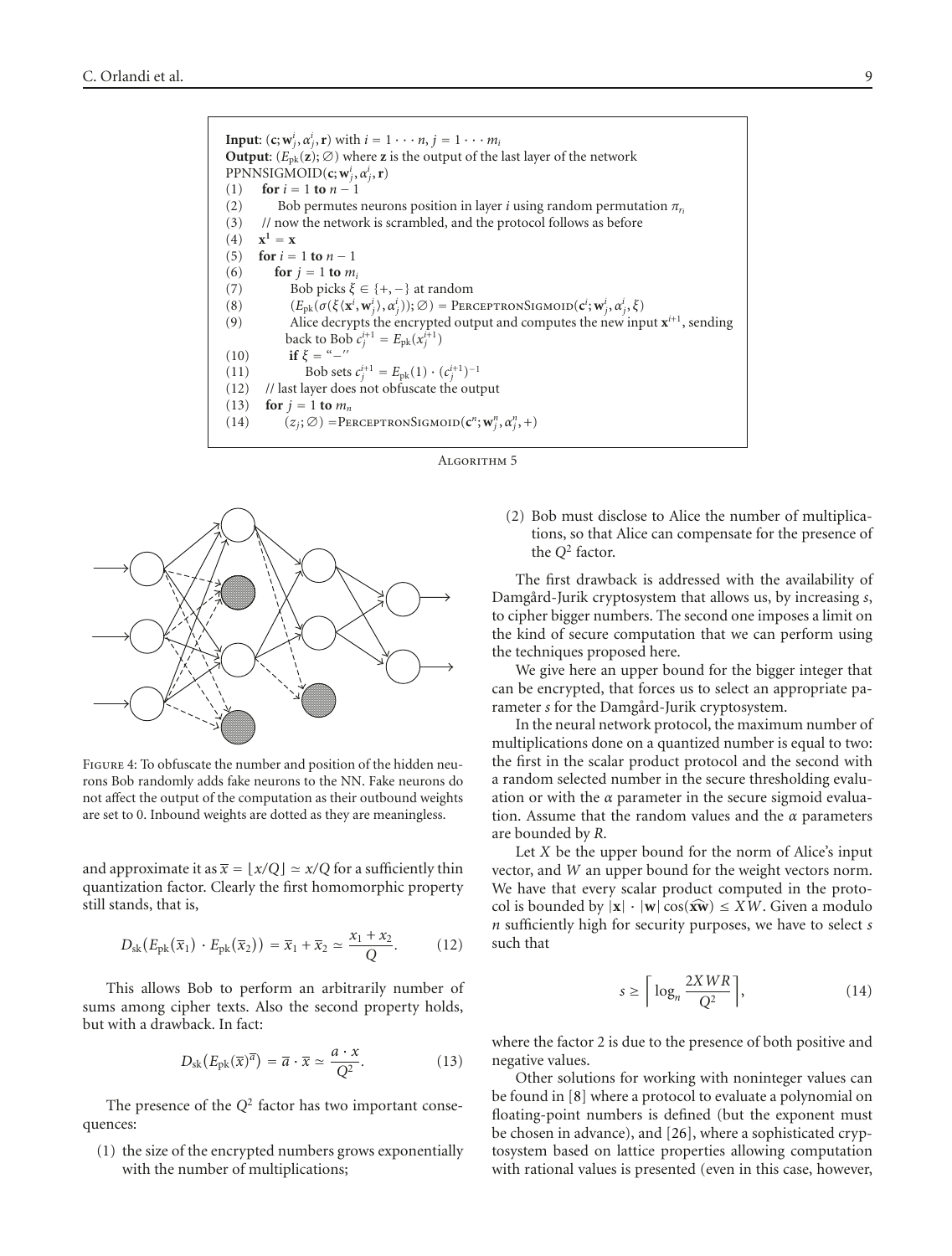a bound exists on the number of multiplications that can be carried out to allow a correct decryption).

# <span id="page-9-6"></span>**7. IMPLEMENTATION OF THE PROTOCOL**

In this section a practical implementation of the proposed protocol is described, and a case study execution that will give us some numerical results in terms of computational and bandwidth resource needed is analyzed.

# *7.1. Client-server application*

We developed a client-server application based on the Java remote method invocation technology.<sup>1</sup> The application, based on the implementation of the Damgård-Jurik cryptosystem available on Jurik's homepage, $2$  is composed of two methods, one for the initialization of the protocol (where public key and public parameters are chosen) and one for the evaluation of every layer of neurons.

# *7.2. Experimental data*

From the UCI machine learning repository, $3$  the data set chosen by Gorman and Sejnowski in their study about the classification of sonar signals by means of a neural network [\[27\]](#page-10-21) has been selected. The task is to obtain a network able to discriminate between sonar signals bounced off a metal cylinder and those bounced off a roughly cylindrical rock. Following the author's results, we have trained a NN with 12 hidden neurons and sigmoid activation function with the standard backpropagation algorithm, obtaining an accuracy of 99.8% on the training set and 84.7% on the test set.

# *7.3. Experimental setup*

To protect our network we have embedded it in a network made of 5 layers of 15 neurons each, obtaining a high level of security as the ratio of real neurons on fake one is really low, in fact it is 12*/*75 = 0*.*16. The public key *n* is 1024 bit long, and the *s* parameter has been set to 1, without any problem for a very thin quantization factor  $Q = 10^{-6}$ . We have then initialized every fake neuron with connections from every input neuron in a way that they will look the same of the real ones, setting the weights of the connection at random. Then we have deployed the application on two midlevel notebooks, connected on a LAN network.

The execution of the whole process took 11.7 seconds, of which 9.3 on server side, with a communication overhead of 76 kb. Let us note that no attempt to optimize the execution time was done, and as seen the client computation is negligible. These results confirm the practical possibility to run a neural network on an input provided in encrypted format.

# <span id="page-9-7"></span>**8. CONCLUSIONS**

In artificial intelligence applications, the possibility that the owner of a specific expertise is asked to apply its knowledge to process some data without that the privacy of the data owner is violated is of crucial importance. In this framework, the possibility of processing data and signals directly in the encrypted domain is an invaluable tool, upon which secure and privacy preserving protocols can be built. Given the central role that neural network computing plays in modern artificial intelligence applications, we devoted our attention to NN-based privacy-preserving computation, where the knowledge embedded in the NN as well as the data the NN operates on are protected. The proposed protocol relies on homomorphic encryption; for those tasks that cannot be handled by means of homomorphic encryption, a limited amount of interaction between the NN owner and the user is introduced; however, in contrast to previous works, the interaction is kept to a minimum, without resorting to multiparty computation protocols. Any unnecessary disclosure of information has been avoided, keeping all the internal computations secret such that at the end of the protocol the user only knows the final output of the NN. Future research will be focused on investigating the security of the network topology obfuscation proposed here, and on the design of more efficient obfuscation strategies. Moreover, the possibility of training the network in its encrypted form will also be studied.

# **ACKNOWLEDGMENTS**

The work described in this paper has been supported in part by the European Commission through the IST Programme under Contract no 034238-SPEED. The information in this document reflects only the author's views, is provided as is and no guarantee or warranty is given that the information is fit for any particular purpose. The user thereof uses the information at its sole risk and liability.

# <span id="page-9-1"></span><span id="page-9-0"></span>**REFERENCES**

- [1] K. Hornik, M. Stinchcombe, and H. White, "Multilayer feedforward networks are universal approximators," *Neural Networks*, vol. 2, no. 5, pp. 359–366, 1989.
- <span id="page-9-2"></span>[2] R. L. Rivest, L. Adleman, and M. L. Dertouzos, "On data banks and privacy homomorphisms," in *Foundations of Secure Computation*, pp. 169–178, Academic Press, New York, NY, USA, 1978.
- <span id="page-9-3"></span>[3] B. Pinkas, "Cryptographic techniques for privacy-preserving data mining," *ACM SIGKDD Explorations Newsletter*, vol. 4, no. 2, pp. 12–19, 2002, ACM special interest group on knowledge discovery and data mining.
- <span id="page-9-4"></span>[4] O. Goldreich, S. Micali, and A. Wigderson, "How to play any mental game or a completeness theorem for protocols with honest majority," in *Proceedings of the 19th Annual ACM Symposium on Theory of Computing (STOC '87)*, pp. 218–229, ACM Press, New York, NY, USA, May 1987.
- <span id="page-9-5"></span>[5] D. Chaum, C. Crépeau, and I. Damgård, "Multiparty unconditionally secure protocols," in *Proceedings of the 20th Annual*

 $^1$ <http://java.sun.com/javase/technologies/core/basic/rmi> $^2$ http://www.daimi.au.dk/~jurik/research.html

<sup>&</sup>lt;sup>3</sup> http://www.ics.uci.edu/∼[mlearn/MLRepository.html](http://www.ics.uci.edu/~mlearn/MLRepository.html)